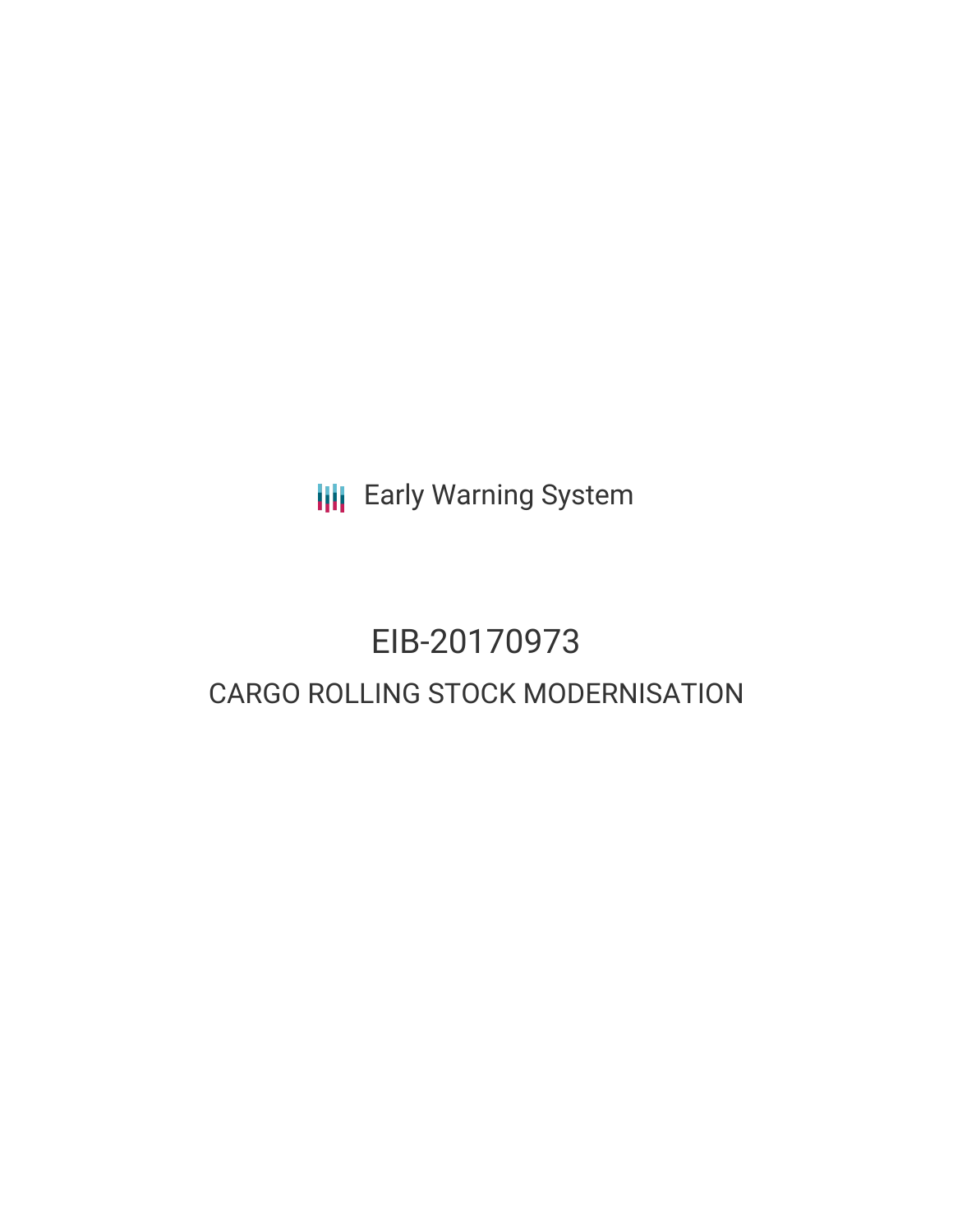

# **Quick Facts**

| <b>Countries</b>              | Poland                         |
|-------------------------------|--------------------------------|
| <b>Financial Institutions</b> | European Investment Bank (EIB) |
| <b>Status</b>                 | Approved                       |
| <b>Bank Risk Rating</b>       | U                              |
| <b>Borrower</b>               | PKP CARGO SA                   |
| <b>Sectors</b>                | Transport                      |
| <b>Investment Type(s)</b>     | Loan                           |
| <b>Loan Amount (USD)</b>      | \$216.73 million               |
|                               |                                |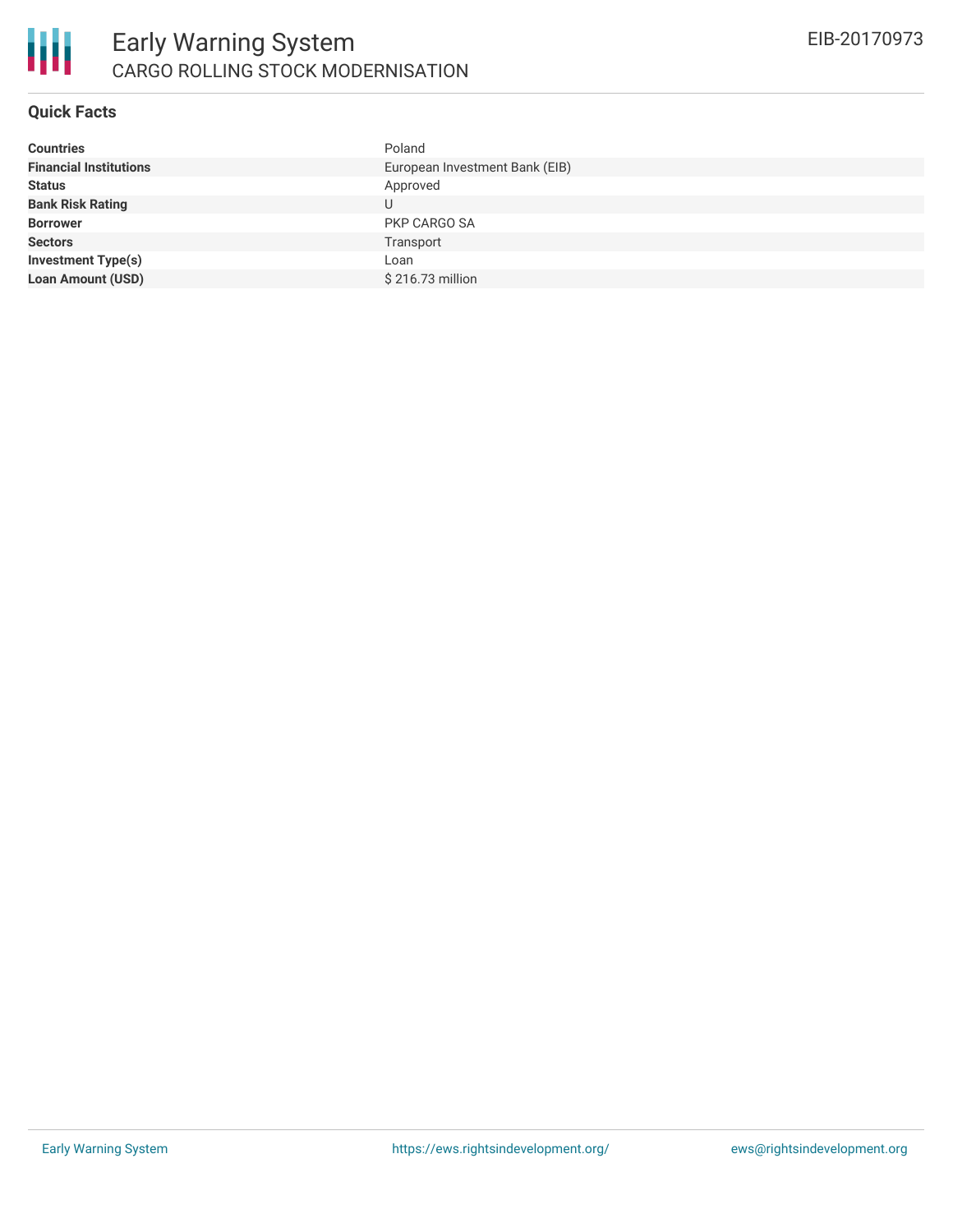

## **Project Description**

According to the bank website, the project was proposed by PKP Cargo, the state-owned Polish railway cargo operator, is buying 1000 new wagons and locomotives and carrying out an acoustic modernisation of the existing fleet.

The investments proposed under the project do not fall under either Annex I or Annex II of the Environmental Impact Assessment Directive 2014/52/EU amending Directive 2011/92/EU, as manufacturing and use of rail rolling stock is not included in either list. The need of EIA and/or assessment according to the Habitats Directive for associated facilities (e.g. maintenance workshops or depots) will be analysed during the appraisal. All else equal, the project is expected to have a positive environmental impact by helping the railways to maintain modal share in key sections of the cargo market that are most appropriately met by rail. EIB assessment of arrangements for the scrapping of dismissed rolling stock will be undertaken as a part of the due diligence process.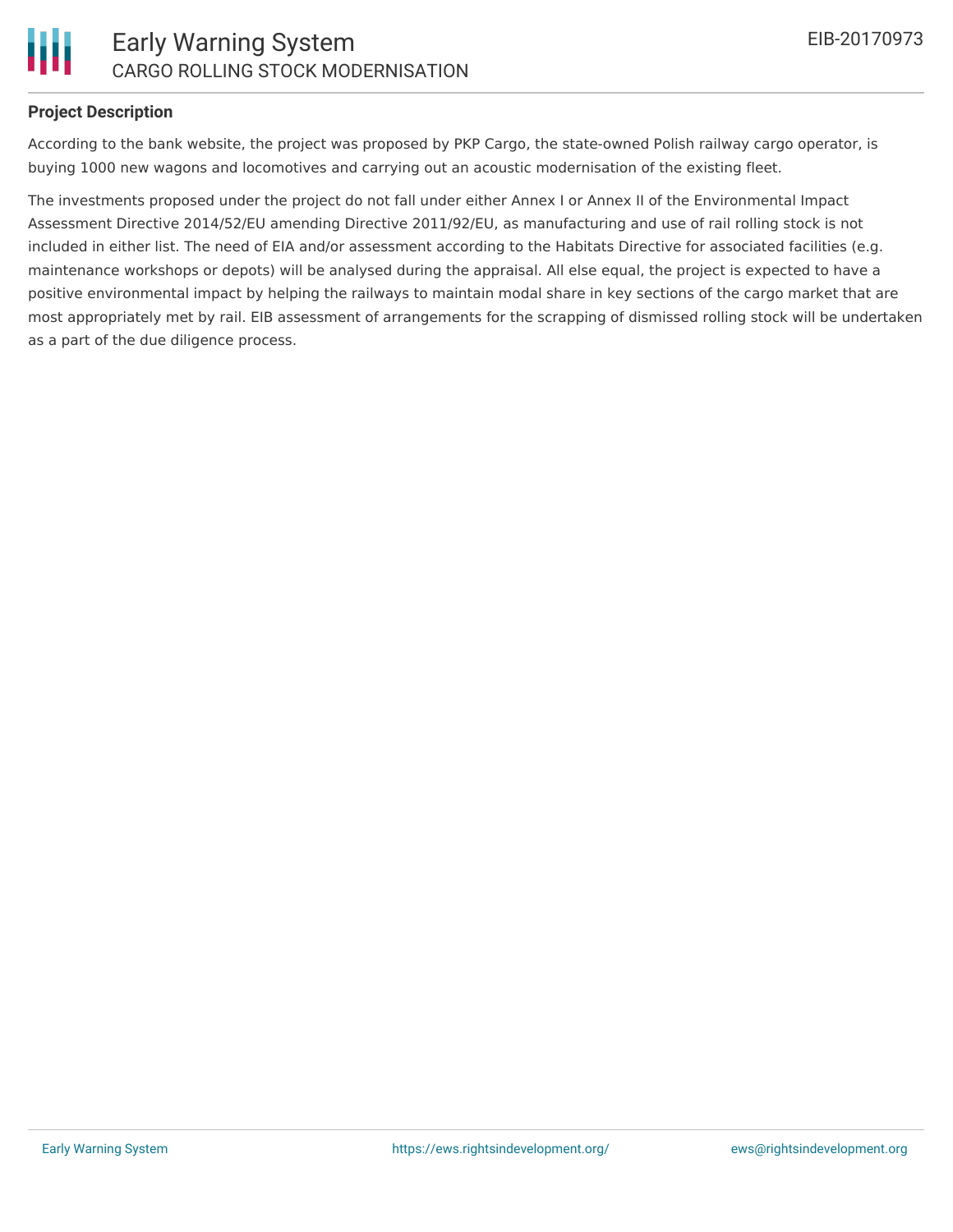

## **Investment Description**

European Investment Bank (EIB)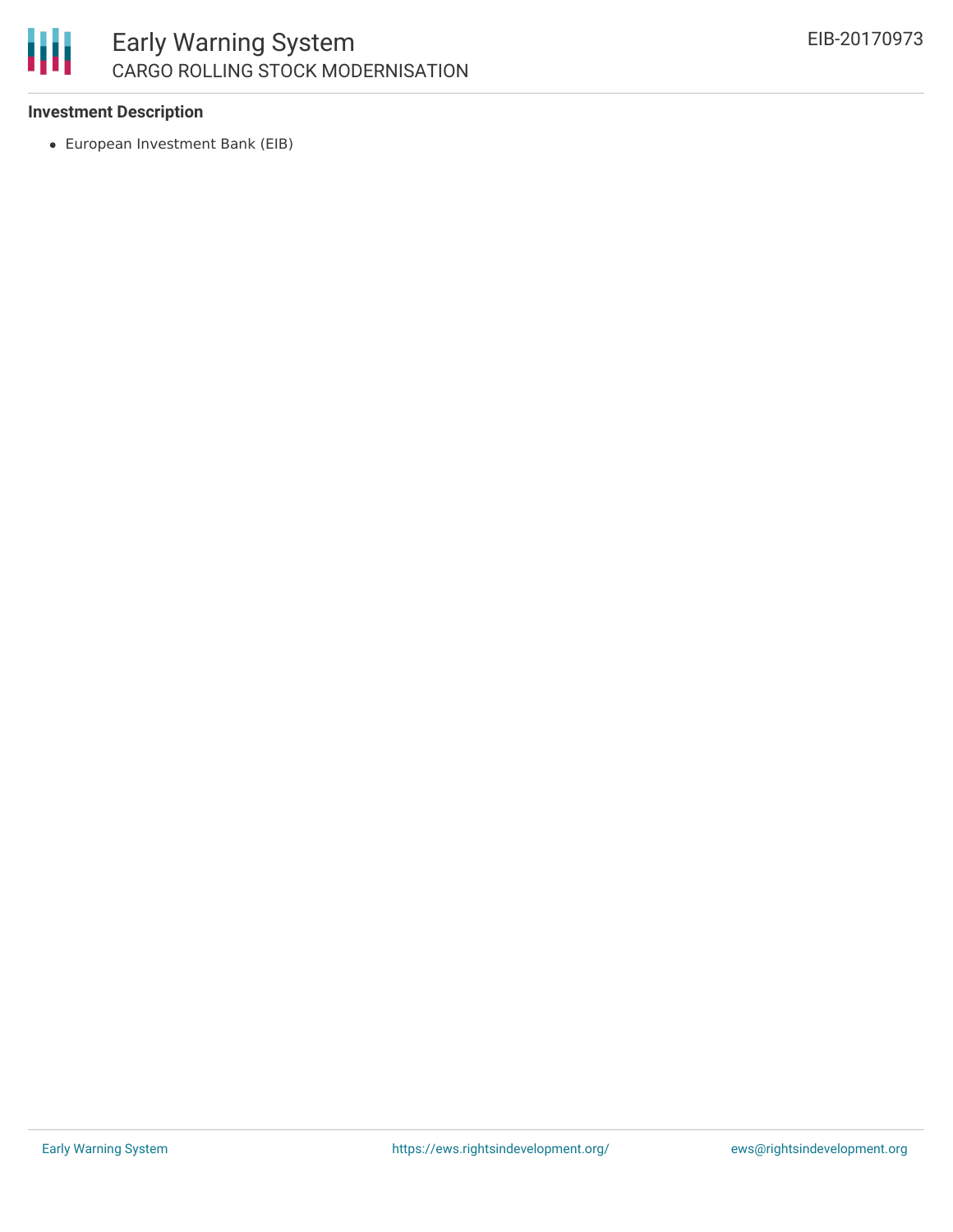# **Contact Information**

#### Project contacts not available at the time of disclosure.

#### ACCOUNTABILITY MECHANISM OF EIB

The EIB Complaints Mechanism is designed to facilitate and handle complaints against the EIB by individuals, organizations or corporations affected by EIB activities. When exercising the right to lodge a complaint against the EIB, any member of the public has access to a two-tier procedure, one internal - the Complaints Mechanism Office - and one external - the European Ombudsman. A complaint can be lodged via a written communication addressed to the Secretary General of the EIB, via email to the dedicated email address complaints@eib.org, by completing the online complaint form available at the following address: http://www.eib.org/complaints/form, via fax or delivered directly to the EIB Complaints Mechanism Division, any EIB local representation office or any EIB staff. For further details, check:

http://www.eib.org/attachments/strategies/complaints\_mechanism\_policy\_en.pdf

When dissatisfied with a complaint to the EIB Complaints Mechanism, citizens can then turn towards the European Ombudsman. A memorandum of Understanding has been signed between the EIB and the European Ombudsman establishes that citizens (even outside of the EU if the Ombudsman finds their complaint justified) can turn towards the Ombudsman on issues related to 'maladministration' by the EIB. Note that before going to the Ombudsman, an attempt must be made to resolve the case by contacting the EIB. In addition, the complaint must be made within two years of the date when the facts on which your complaint is based became known to you. You can write to the Ombudsman in any of the languages of the European Union. Additional details, including filing requirements and complaint forms, are available at: http://www.ombudsman.europa.eu/atyourservice/interactiveguide.faces